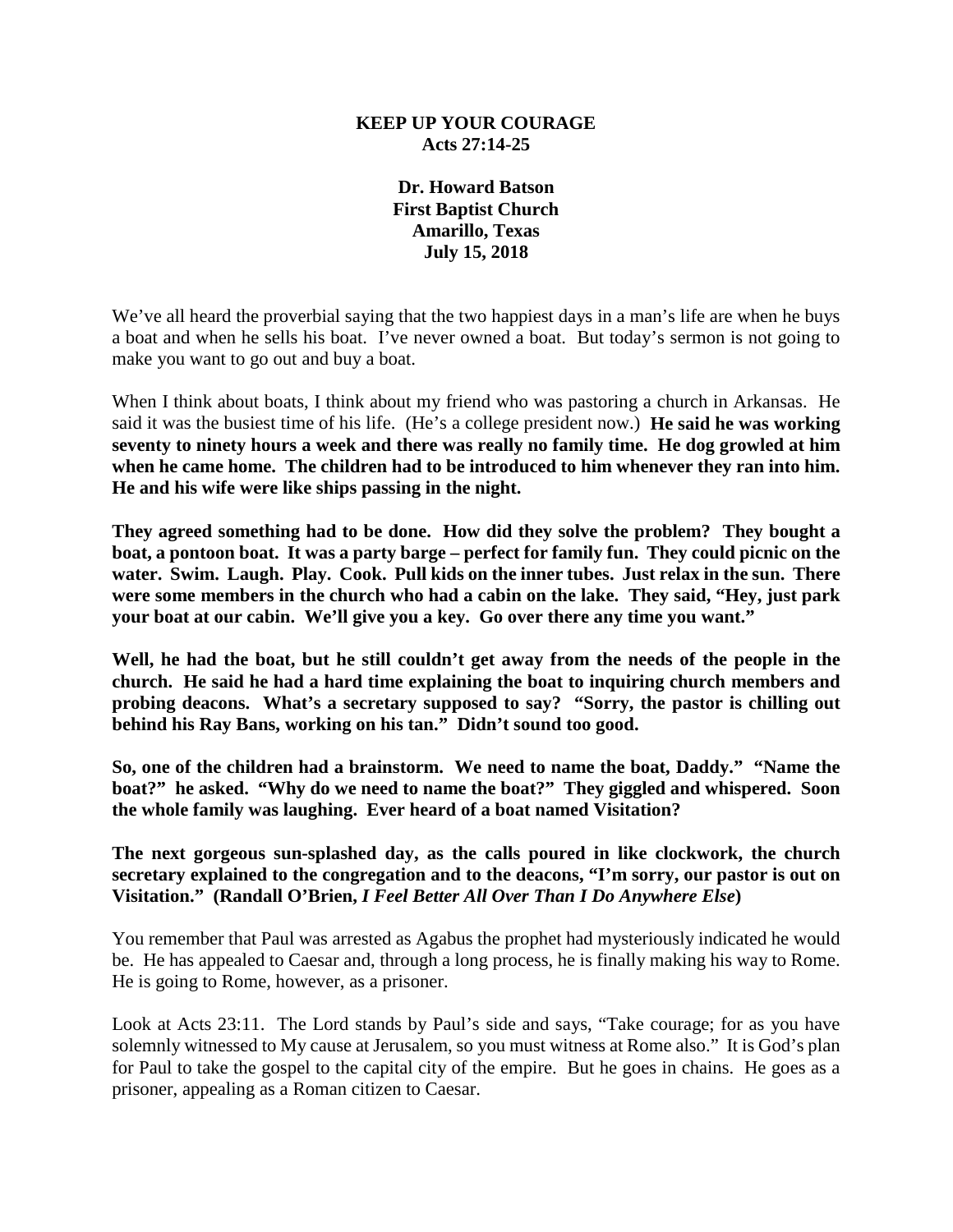Look at Acts 27:1

And when it was decided that we should sail for Italy, they proceeded to deliver Paul and some other prisoners to a centurion of the Augustan cohort named Julius.

Notice in verse 2 that they are accompanied by Aristarchus, a Macedonian of Thessalonica. He is described as a fellow prisoner in Colossians 4:10 and a fellow worker in Philemon 24. In verse 3 you notice, as in verses 1 and 2, we have the first person plural pronoun "we," which means Luke is along for the trip too. So we know we have a traveling party that includes Julius and his soldiers, other prisoners, Aristarchus, Luke, and Paul.

This is no easy trip. It's a 2,000 mile journey to Rome. We find out in verse 6 that they are placed on an Alexandrian ship. This is probably a large vessel – perhaps 140 feet in length. One mast. One square sail. But the going is rough. In verse 4 it says that the winds were "contrary." In verse 7 it says the wind "did not permit us to go farther." In verse 8 it says "with difficulty." In verse 14 it is a "violent wind." In verse 18 they are "violently storm-tossed." And in verse 20, "neither sun nor stars appeared for many days, and no small storm was assailing us." In verse 27 they are being driven about. And in verse 41, the ship hits a reef and breaks up.

After boarding the Alexandrian ship in verse 6, they make it with difficulty to a place called Fair Havens. Should they sail further? Should they try to make it to Phoenix or not, hoping they would eventually make it on to Rome? During the winter, no ship sailed on the Mediterranean. And Fair Havens was not the best winter harbor. But the captain and the sailors wanted to try. They wanted to go for it. They wanted to make it to Phoenix. But it's already late in the season. There is a real possibility of a sudden, adverse wind that could wreck the ship.

Paul gives them his opinion in verse 10. "Guys, I don't think we should undertake the voyage," he says. "We are going to have a lot of damage, a great loss. Not only will we lose the cargo on the ship, but we're going to lose our lives if we try to go any further. It's just too late in the season," I can hear Paul saying. "We just need to stay here at Fair Havens."

You might wonder why Paul had a right to give his two cents worth. But don't forget, Paul was a seasoned traveler who had already been shipwrecked three times and had spent a whole night and a day in the open sea, drifting, according to 2 Corinthians 11:25.

But in verse 11, the Centurion, the Roman officer, is more persuaded by the pilot and the captain of the ship than by what was being said by Paul. Why does the captain of the ship want to take the risk? Suetonius tells us that because of the shortages of food during the winter months that the Emperor Claudius offered substantial bonuses to ship owners who took the chance of sailing late in the season. Maybe that's why the captain was willing to try for the harbor at Phoenix. From there, it would have been possible to make for Rome if the weather was to hold.

But what Paul said would happen did happen. Look at verse 14. "But before very long there rushed down from the land a violent wind, called Euraquilo. That's an odd name. It is really a slang compound of Greek and Latin. It's a northeaster, a strong winter wind, a destructive wind.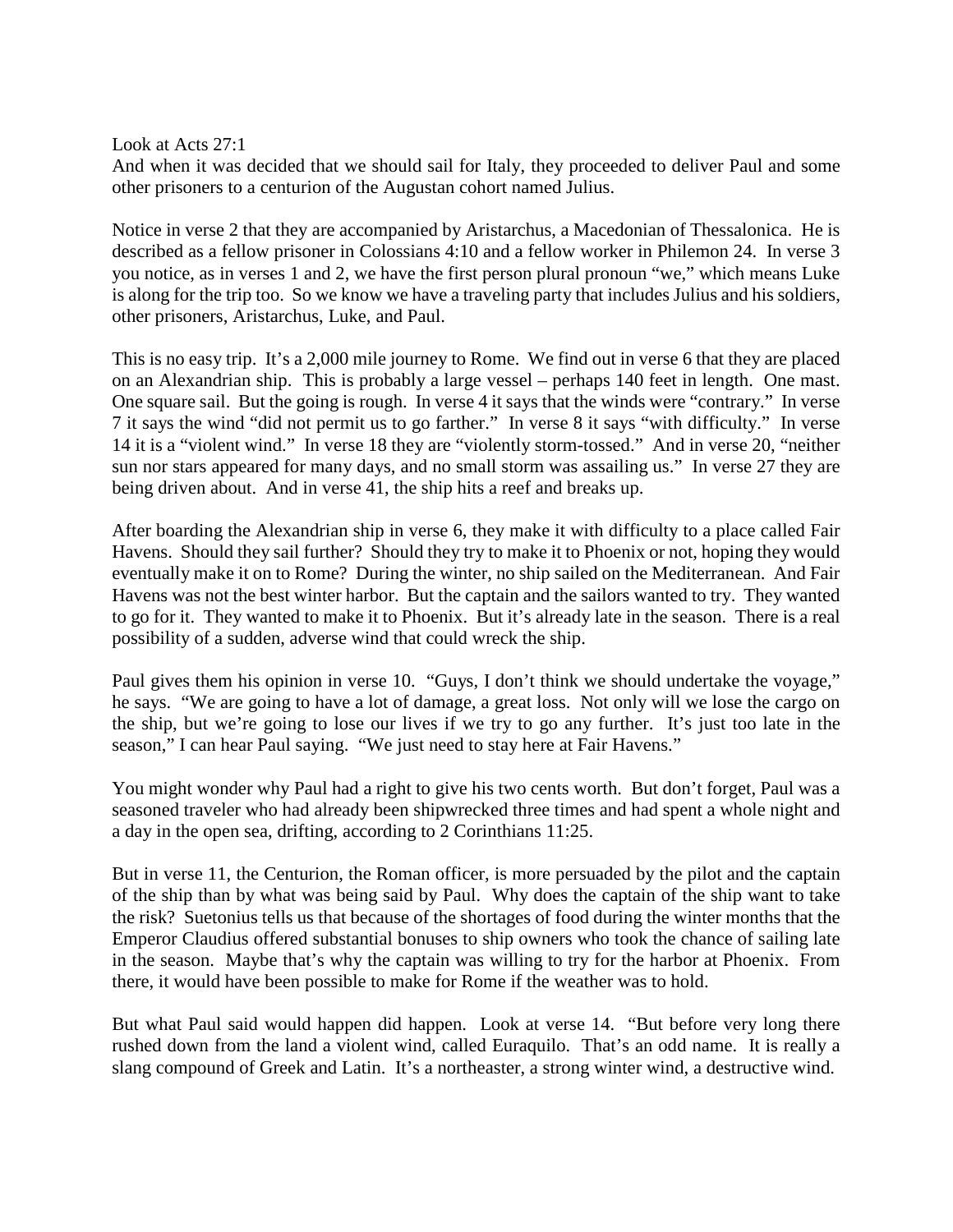According to Luke, they ran before the wind to avoid capsizing, then found temporary shelter behind the small island of Clauda. Temporarily safe behind the island, they had two choices. First, they could turn and run before the storm once more. In that case, they would be faced with the eventual possibility of the ship's wrecking on the north African coast. Luke mentions the fear of the sailors that they would be driven onto that coast. Their second choice was to secure the ship, point it into the wind, and drift slowly westward in the teeth of the storm.

They decided to drift into the storm.

Safely behind the island for a few moments, they did three things. First, they hauled in the small boat that, like other ancient ships, they towed on a line behind them. Second, they took ropes and undergirded the ship to strengthen it against the waves. Third, and most important, they trimmed the sail. Each of these actions was nothing more than a hope, a busy hope, of securing an ancient ship in a storm.

Storms always come – in all of our lives.

Scott Peck began his popular book entitled *The Road Less Traveled* by pointing out that life is hard. Life is hard for everybody. We should not expect anything else. We should not be surprised when storms come into our lives. We may face a prolonged illness, the loss of a family member, a financial crisis, a rebellious teenager, depression, family tensions, an accident, the loss of job, or a divorce. Storms will come into our lives. That's just the nature of life as we know it.

The question is not whether the storms will come, but how we will respond to those storms. People who are unprepared for storms are blown off-course. They flounder. They shipwreck. They drown.

There is a poem entitled, "Ships and Souls."

Ships sail east and ships sail west While the self same breezes blow: It's the set of the sails and not the gales That determines the way they go.

Like the winds of the sea is the way of fate As we journey along through life. It's the set of the soul that determines the goal And not the calm or the strife.

In Psalm 107:23-27, we read these words:

Those who go down to the sea in ships, Who do business on great waters; They have seen the works of the Lord, And His wonders in the deep. For He spoke and raised up a stormy wind,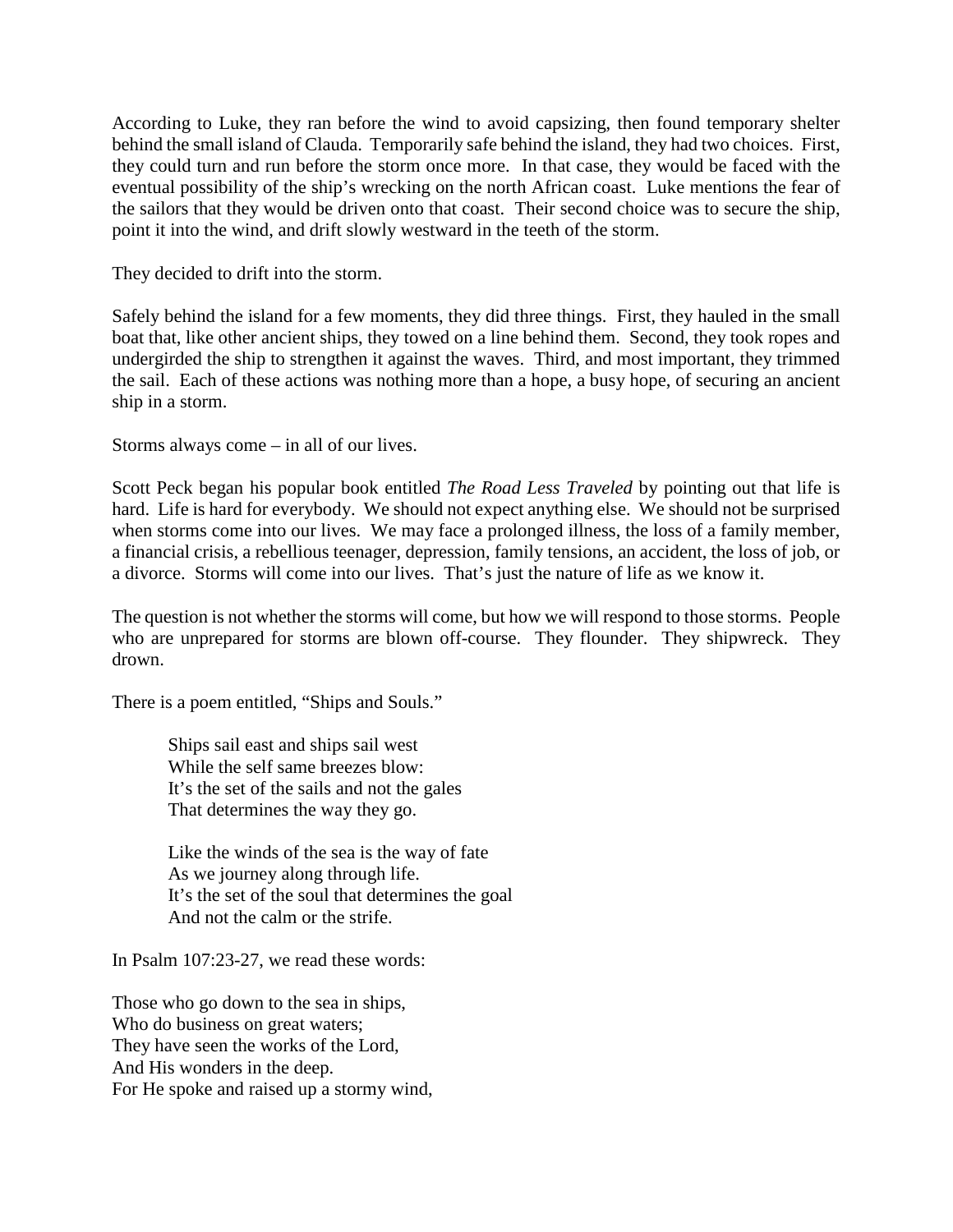Which lifted up the waves of the sea. They rose up to the heavens, they went down to the depths; Their soul melted away in their misery. They reeled and staggered like a drunken man, And were at their wits' end.

So was Paul. And so were the others who had been on this traumatic voyage – a voyage to Rome.

In verse 18, they start throwing the cargo overboard. In verse 19, it gets so bad they start throwing the ship's tackle overboard. They had not seen the sun or the stars in many days (verse 20). And all their hope of being saved – look at the end of verse 20 – was gradually abandoned.

Sometimes life takes us to that point, that point where we really don't want to live anymore. That point where we are so broken, we are so hurt, we are so tossed to and fro by the storms of this life that even our zeal to breathe is gone. We don't care anymore.

There are some of you here this morning, some of you watching by way of television – life is so hard for you right now because of that divorce, because you've lost your job, because of a moral failure, because of a financial hardship, because of disappointment with somebody you thought would never disappointment you. Whatever your storm might be, you're at that point where all sense of hope has been abandoned. There is no greater misery than the misery of hopelessness. "All hope was abandoned," he says in verse 20.

God specializes in meeting people who are hopeless. God specializes in meeting people who are broken. God specializes in meeting people who don't know where to turn next, don't even know what to do the next day. That's where God lives. God lives at the point of your sorrow.

Where are you going to find God? We don't often find Him in our successes. We don't often find Him in our happiness. We most often find God at the end of our rope. We most often find a home with God in our hopelessness.

They go a long time (v. 21) without food. Can you imagine eating a big meal and being tossed to and fro, to and fro, to and fro? They had no appetite. I've been on one cruise, on one cruise ship. And it was really, really nice. Of course, the food is fabulous. Cruises aren't about being on a ship or going places. The cruise is about the food, the best that I could tell. All you want, anything you want. No charge. No problem. They'll bring it to you. Delicious desserts. Eat until your heart is content.

Before I went on the cruise, people told me, "Don't worry. These ships are so big you won't even feel it move." Guess what? I felt it move. One night we were in a storm with eight-food waves, which I'm sure is not that large of a wave for that big ship. But I began to turn green at supper that night. I could feel the ship move. In our cabin at night, the walls began to creak back and forth, creak and pop.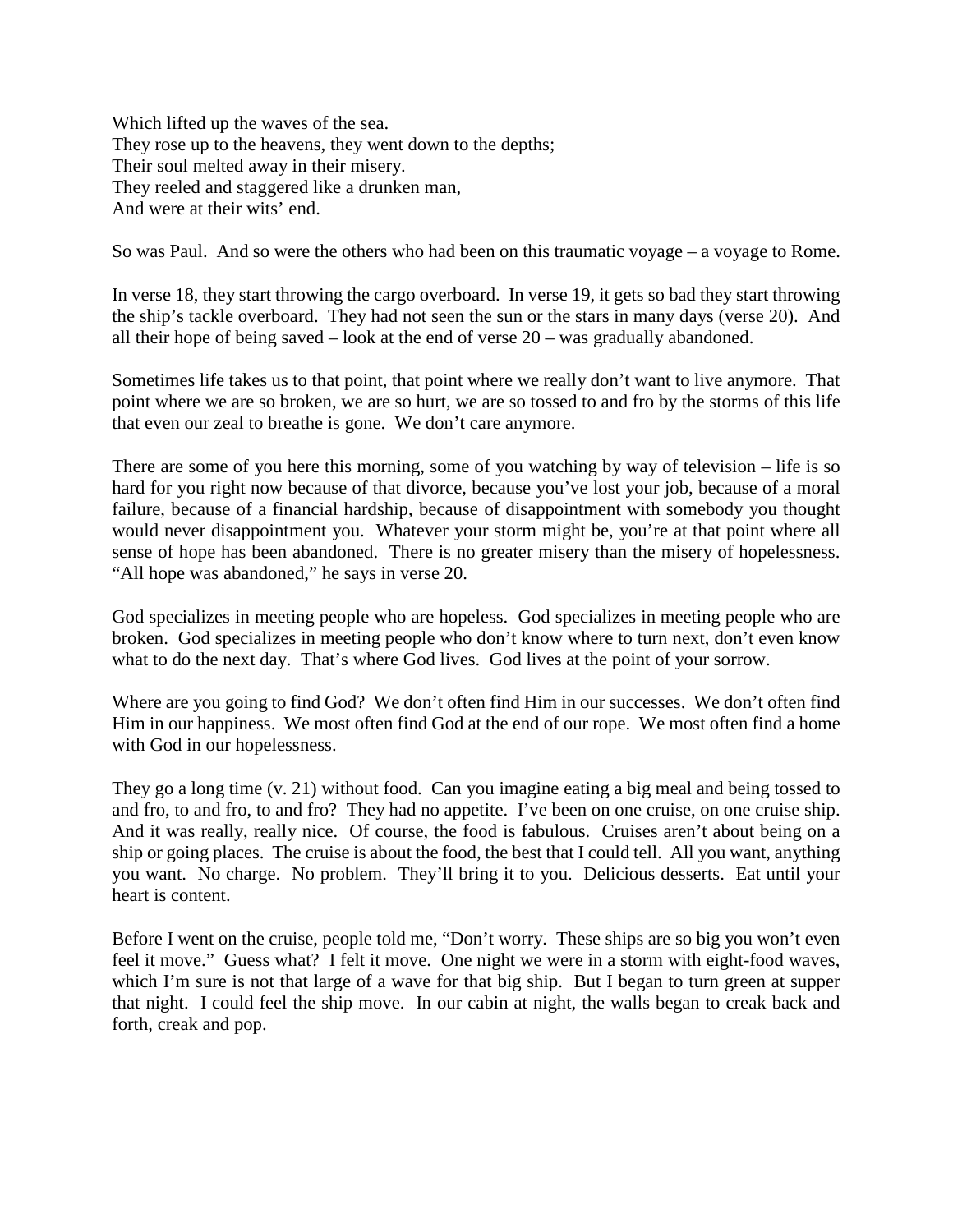That's nothing compared to what Paul faced, because Paul was not on a cruise ship. This was a grain ship. No, there weren't 3,000 passengers. This was no luxury liner. This wasn't the Queen Mary II.

The ship drifts for 14 days. And Paul, in verse 21, gives them a little bit of that (aren't you glad you see it in Paul, too) "I told you so! You should have listened to me." "I told you let's not set sail. But no, you had to do it. Now look at the damage and loss. And yet, don't fret. While I said we'd lose life earlier, I want you to know that this very night an angel (verse 23) of the God to whom I belong and whom I serve stood before me, saying, 'Do not be afraid; you must stand before Caesar; and behold, God has granted you all those who are sailing with you.' Therefore, keep up your courage, for I believe it will turn out just exactly as I have been told. But we're going to run aground – we're going to run aground on a certain island."

Constant hopelessness. Fourteen nights. Driven about at the whim of the wind. But the sailors surmise they are close to land (verse 27). Some people say sailors can smell land. They drop and measure. They are at 20 fathoms – that's 120 feet deep. They go a little further and find it to be 15 fathoms. They know they are coming to a sandbar, they're coming to land. But they can't see it in the storm. The throw out the four anchors and wish for daylight.

Interestingly enough, in verse 30 some of the sailors who ought to be helping the passengers are trying to take the life boat and escape into the sea. But Paul catches them. He says to the Centurion, "Unless these men remain in the ship, you yourselves cannot be saved." And they listen to Paul. They listen to him this time, and they cut the ship and let it fall away.

While the captain of the Titanic, E. J. Smith, led the women and children to the lifeboats first while he, himself, went down with the ship, captains have not always been so noble.

**Captain Francesco Schettino is accused of abandoning his ship, the Costa Concordia, after it capsized off the Tuscany coast in January 2012. What will likely never be forgotten about the Italian cruise liner disaster is the quickness with which the captain of the Costa Concordia abandoned the sinking ship.** 

**According to investigators, captain Francesco Schettino maneuvered the ship, which was carrying more than 4,200 passengers and crew, too close to shore of the Tuscan Island of Giglio to "make a bow" to the locals. The "significant human error," as described by the ship's owner, Costa Cruises, caused the 114,500-ton liner to cap size just 500 feet from the shore, killing at least 11 people, while 24 remain missing. According to the Italian police, who detained Schettino on charges of manslaughter, failure to offer assistance and abandonment of the ship, the captain and some of the crew were among the first to bail into lifeboats.** 

**Considered one of the most infamous crimes in maritime law, Schettino's act of cowardice has many precedents in history.**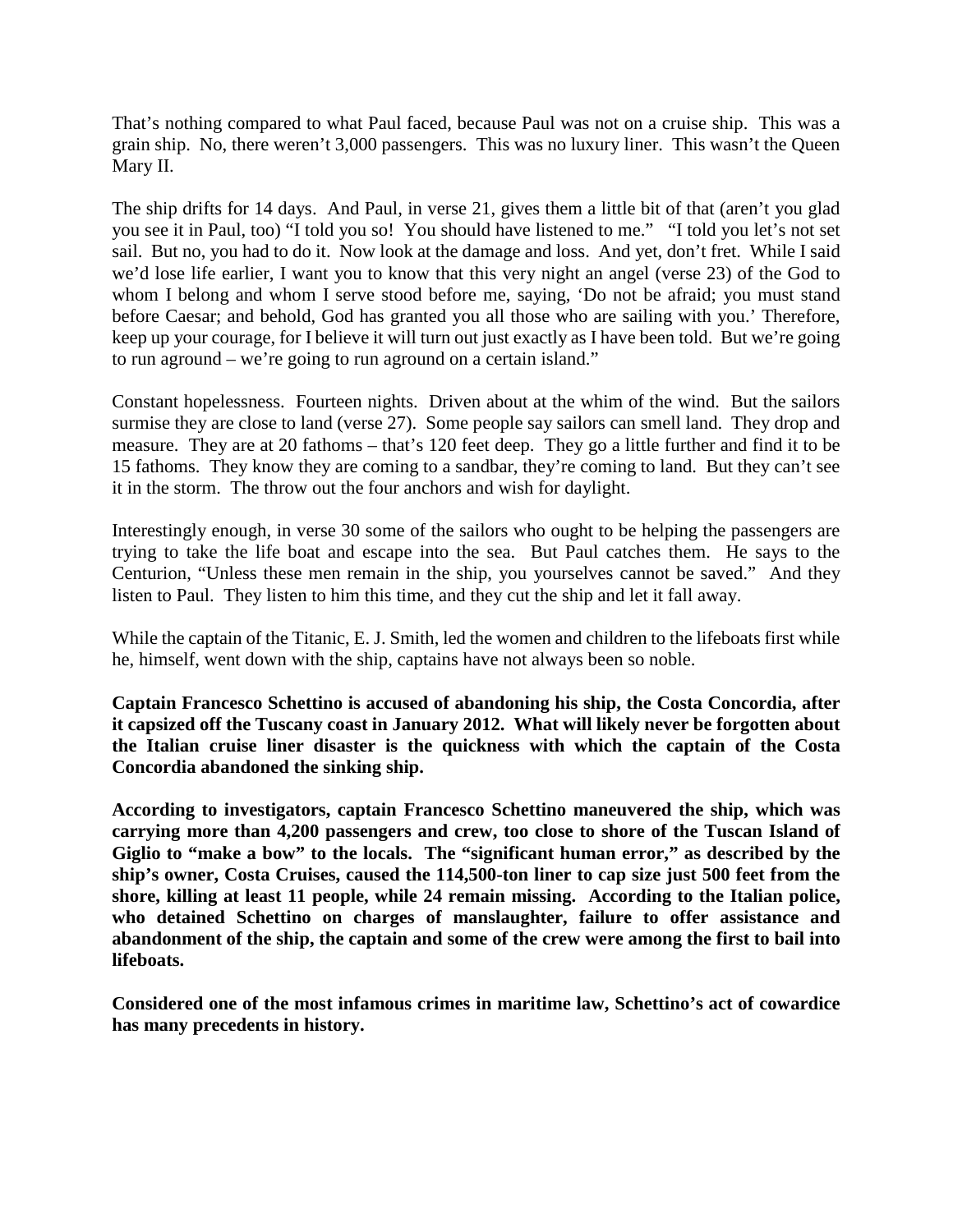**"The story of captains abandoning sinking passengers is as old as ships. They are only human." Andrew Lambert, a professor of naval history at King's College, London, told Discovery News.**

**Schettino, who denied all charges, is accused of having abandoned the ship at 11:30 p.m. while there were still about 230 people aboard – including two newborns and four disabled people who were not rescued until 2:00 a.m.**

**Coast Guard officers repeatedly urged the captain to return to the Concordia and coordinate the evacuation until everyone was safely on land, but he refused. "Please...it's dark...," Schettino cried, according to audio of telephone conversations.**

**"Listen Schettino, perhaps you have saved yourself from the sea but I will make you look very bad. I will make you pay for this. ...Go back on board," Coast Guard Commander Gregorio Maria De Falco yelled. (Rossella Lorenzi, Discovery News, Jan 17, 2012)**

"Eat up," Paul says in verse 33. "You're going to need your strength. Nobody is going to die."

Verse 35 And he took bread and he thanked God in the presence of all; and he broke it and began to eat.

They were all encouraged. They ate, too. But they struck the reef (verse 41) and they ran the vessel aground.

The soldiers were ready to kill all the prisoners, including Paul, lest they escape. But the Centurion said, "No, let them jump overboard. Whoever can swim should be first off the ship, and the rest should follow." Some grabbed a plank; others grabbed debris floating from the ship (verse 44). And they were all brought safely to land.

Pastor, how does this passage apply to me?

I want you to look at verse 25. Paul says, "Keep up your courage, for I believe God."

This passage is about the sovereignty of God. In all the mistakes of their not listening to Paul, in all the error of Paul having been arrested in the first place – in all of this haphazard humanity, God is having His way. God wants Paul to go to Rome. Paul is going to Rome. No matter what poor decisions anyone else makes, God is having His way.

"Keep up your courage, for I believe in God."

Some of you here this morning need to hear this message.

You're going through a divorce. Keep your courage.

You have lost your job. Keep your courage.

You can't sleep at night anymore because something is keeping you awake as you toss and turn on your bed of misery. Keep your courage.